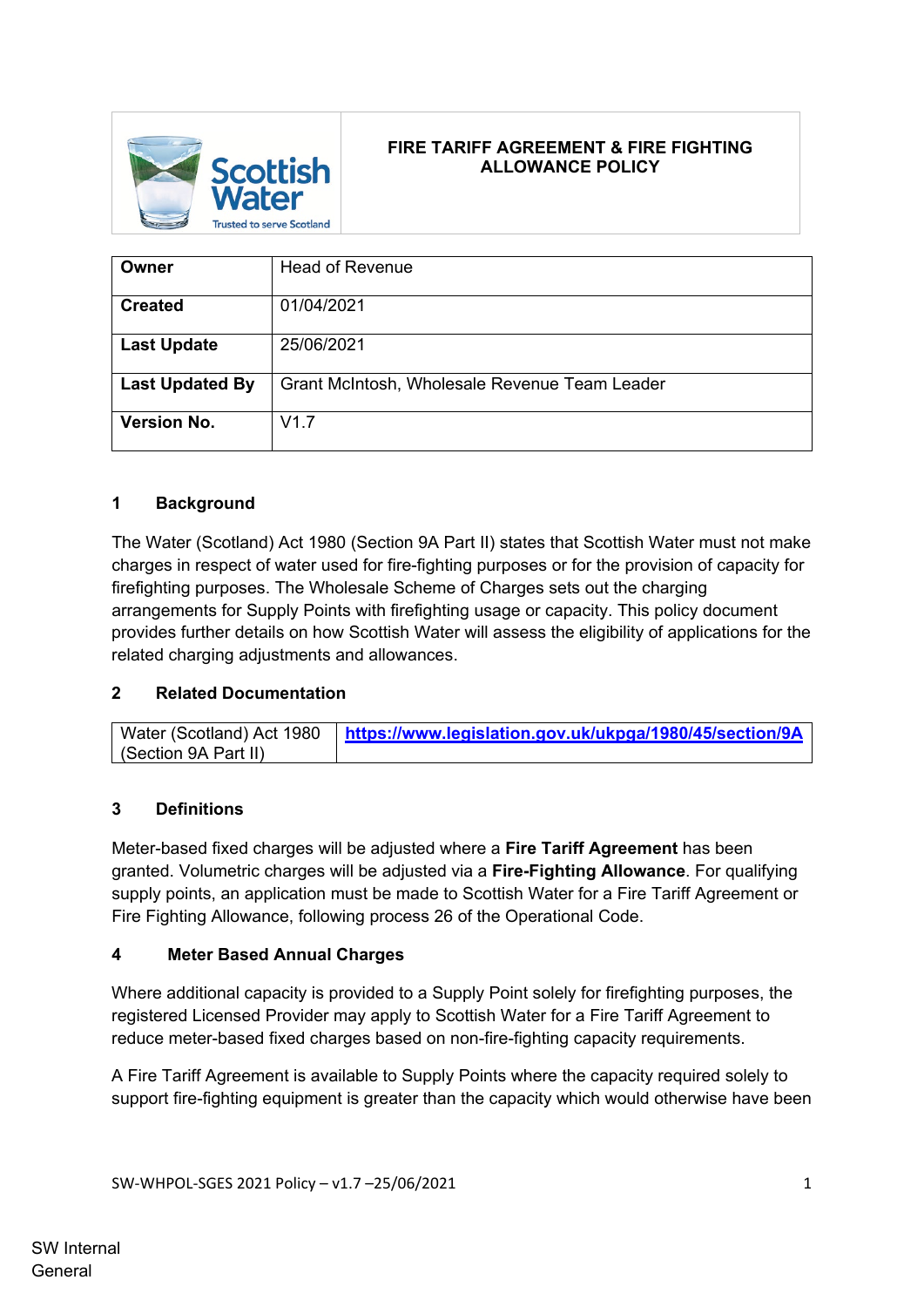required at the Supply Point. Allowances will not be granted to provide free fire-fighting capacity on top of non-fire-fighting capacity.

Any applications for Fire Tariff Agreements must be made with a completed Meter Size data sheet showing fire-fighting and other fittings at the Supply Point and, where relevant, information from a meter datalogger.

Where a Fire Tariff Agreement is agreed, meter-based fixed charges will be based on the smaller meter size which would be required to support only non-firefighting usage and fittings. Non-fire-fighting requirements will be assessed using the meter size data sheet in Appendix A of Form N of the Operational Code and, where relevant, information from a meter datalogger.

The reduction in meter-based fixed charges will be applied in the CMA systems by reducing the chargeable size and sewerage chargeable size of the meter.

Where fire-fighting demand is significantly higher than non-fire-fighting demand, a combination meter may be required to ensure that consumption at both high and low flowrates is accurately recorded.

## **5 Volumetric Charges**

No volumetric charges will apply to water supplied to a Supply Point (or to the corresponding foul sewerage drained from the Supply Point) which has been utilised for fire-fighting, firefighting training purposes or the testing of firefighting apparatus or equipment.

Where water has been used for the purposes outlined above, a Licensed Provider can apply for a Fire Fighting Allowance to Scottish Water, following process 26 of the Operational Code. Any application must include the following supporting information:

• The date on which the Services were utilised for the purposes outlined above

• Details of the nature of the consumption

• In the case of fire-fighting training or testing fire-fighting apparatus, meter readings immediately before and after the training or testing

Where a Fire Fighting Allowance is agreed, this will be applied in the CMA systems by creating an adjustment meter on the Supply Point covering the duration and volume of the allowance.

### **6 Fire Stations**

Where the Supply Point is a fire station which has facilities for firefighting training and the testing of fire-fighting apparatus, annual and volumetric charges will be adjusted as set out below.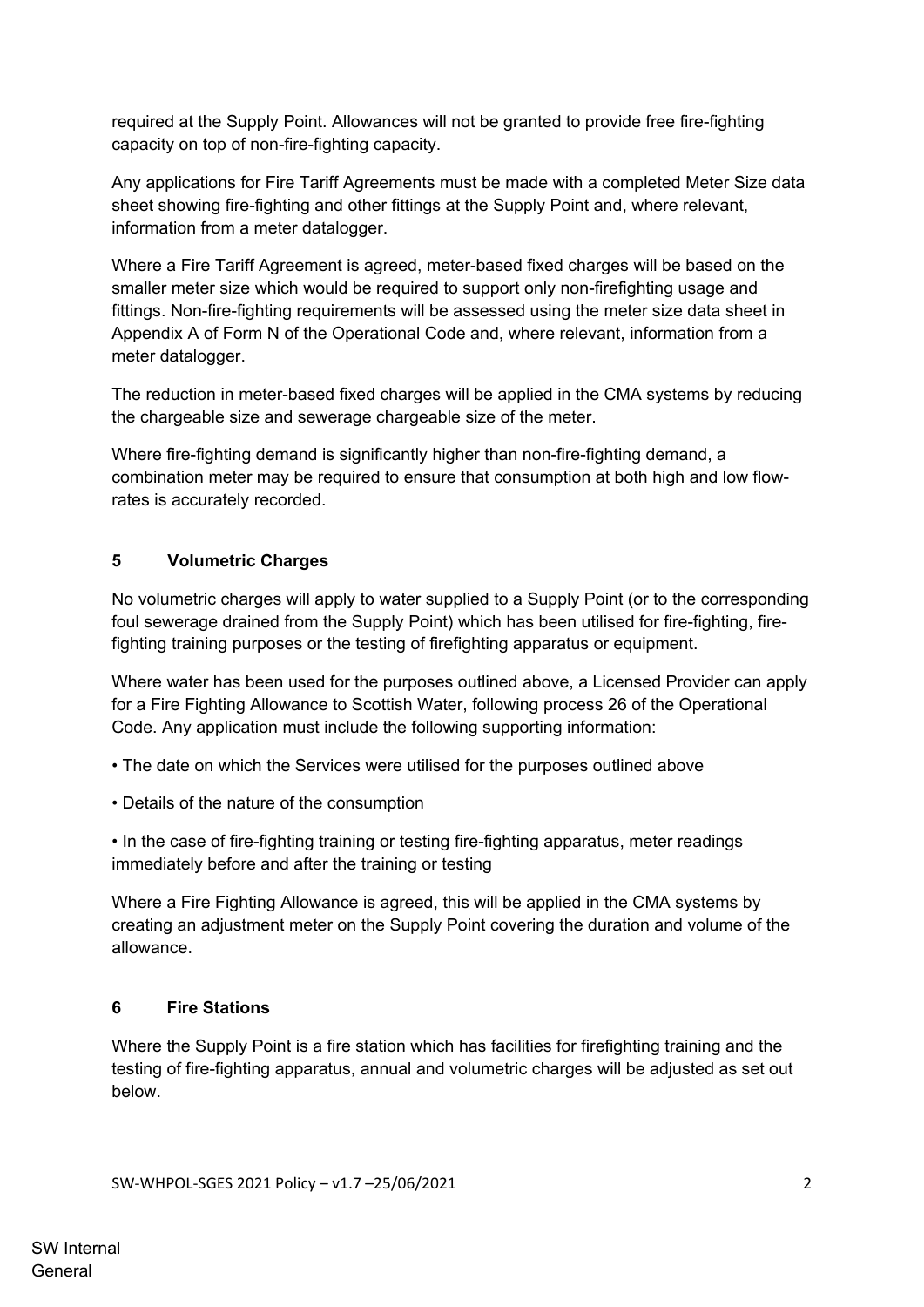### **6.1 Meter Based Annual Charges at Fire Stations**

Meter Based Annual Charges will be based on the size of water meter which would be required for non-fire-fighting capacity requirements.

Any applications for Fire Tariff Agreements at a fire station must include a completed Meter Size data sheet showing fire-fighting and other fittings at the Supply Point and, where relevant, information from a meter data logger.

An 80/20mm combination meter must be installed at the Supply Point to ensure that both high flowrate consumption for fire-fighting purposes and low flow-rate consumption for domestic purposes are accurately and separately measured. Meter-based fixed charges will be based on the smaller meter size which would be required to support non-firefighting usage and fittings. Non-fire-fighting requirements will be assessed using the meter size data sheet in Appendix A of Form N of the Operational Code and, where relevant, information from a meter datalogger.

The reduction in meter-based fixed charges will be applied in the CMA systems by reducing the chargeable size and sewerage chargeable size of the meter.

If an 80/20mm combination meter is not already installed at the Supply Point, Scottish Water will organise to have one installed.

### **6.2 Volumetric Charges at Fire Stations**

At fire stations, high-flow consumption recorded by the 80mm dial of an 80/20mm combination meter will be assumed to be consumption for firefighting, training or testing of fire-fighting apparatus. Low-flow consumption recorded on the 20mm dial will be assumed to be non-firefighting usage.

Any consumption recorded on the 80mm dial of an 80/20mm combination meter will not attract volumetric wholesale charges. Consumption on the 20mm dial will be charged at the relevant volumetric wholesale charges as outlined in the Wholesale Scheme of Charges.

### **7 Conditions**

The following conditions shall apply to any fire tariff agreements or fire-fighting allowances granted by Scottish Water:

- Scottish Water may review Fire Tariff Agreements to assess their continuing eligibility. Where adequate information to support continuation is not provided by the Licensed Provider, the agreement will be terminated.
- The Licensed Provider is responsible for informing Scottish Water of any material changes in water use on site.
- Scottish Water reserves the right to verify the water use at any time and review the agreement based on the findings.
- No allowance shall be granted in respect of fire-fighting other than via this policy.